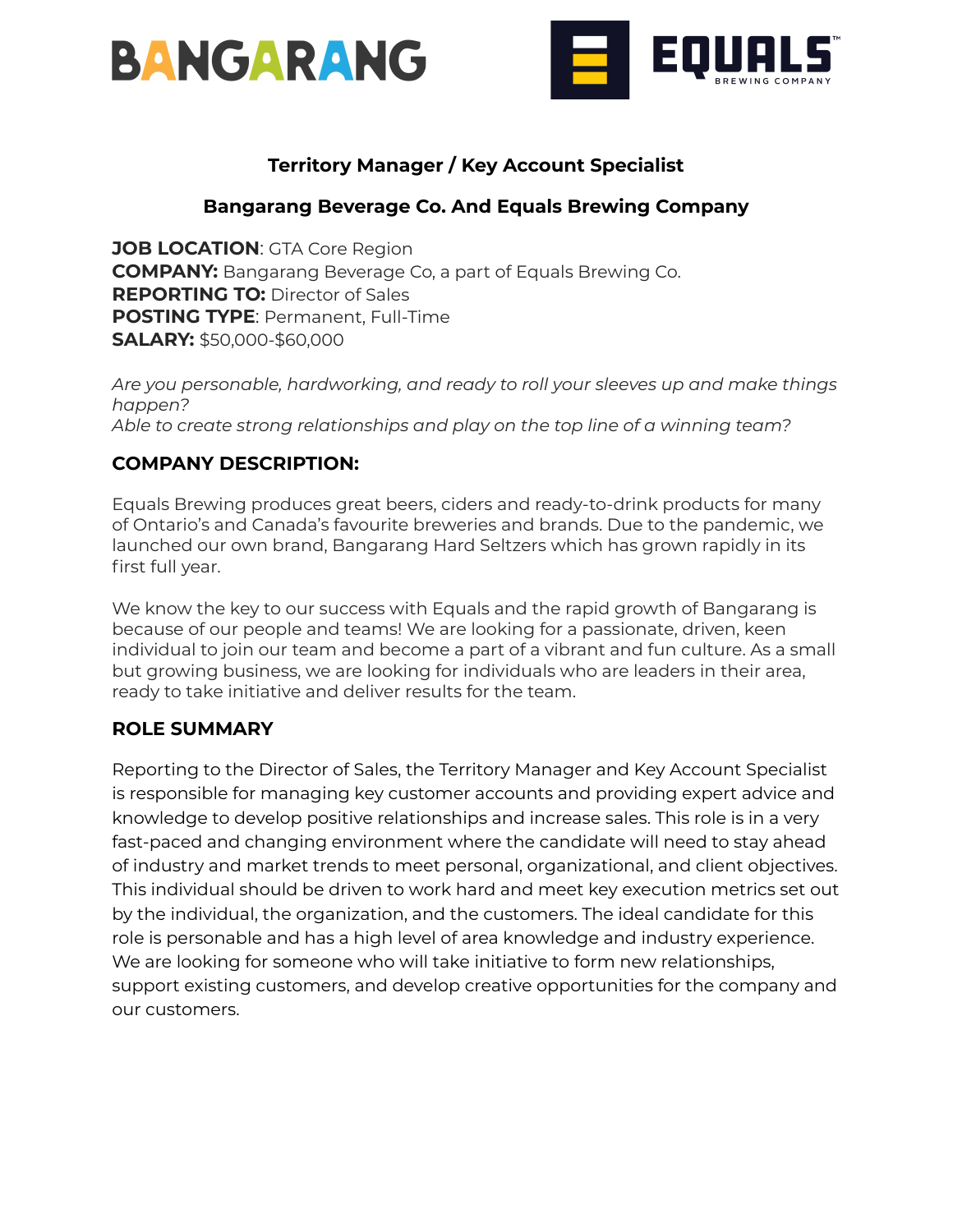# **BANGARANG**



## **RESPONSIBILITIES:**

- Achieve territory sales volume, revenue, and share growth targets.
- Establish and maintain business relationships with customers and key accounts.
- Advise and provide recommendations regarding Bangarang products, promotions, and sales opportunities.
- Work with customers to develop account plans, strategies, and priorities to increase sales and product reach.
- Work with sales management and customers to develop spending budgets and set achievable targets.
- Hold regular business reviews and check-ins with customers to discuss product performance and adjust or revise the program and/or target as required.
- Manage expenses within an established budget and apply knowledge of the territory to help identify opportunities and execute sales plans.
- Resolves customer complaints by investigating problems, developing solutions, preparing reports, and making recommendations.
- Maintain merchandising standards and work to influence space allotments and product visibility/accessibility based on analysis of sales.
- Maintain up-to-date customer information and sales data in customer relationship management software (CRM).
- Utilize industry knowledge and reporting software to understand customer and territory performance and modify strategies to meet targets and other key performance indicators.
- Participate in team meetings and provide the sales management team with detailed local market intelligence as required.
- Apprise growing industry and local trends and changes to the competitive environment to overcome challenges and optimize on opportunities.
- Perform other related duties as required.

## **QUALIFICATIONS**:

- Minimum 3 years of sales experience in a consumer-packaged goods environment; previous experience in the alcoholic beverage industry considered an asset.
- Experience executing sales plans.
- Post-secondary education in a related field.
- Proven ability to build strong working relationships with internal and external stakeholders to the organization.
- Effective communication and strong presentation skills.